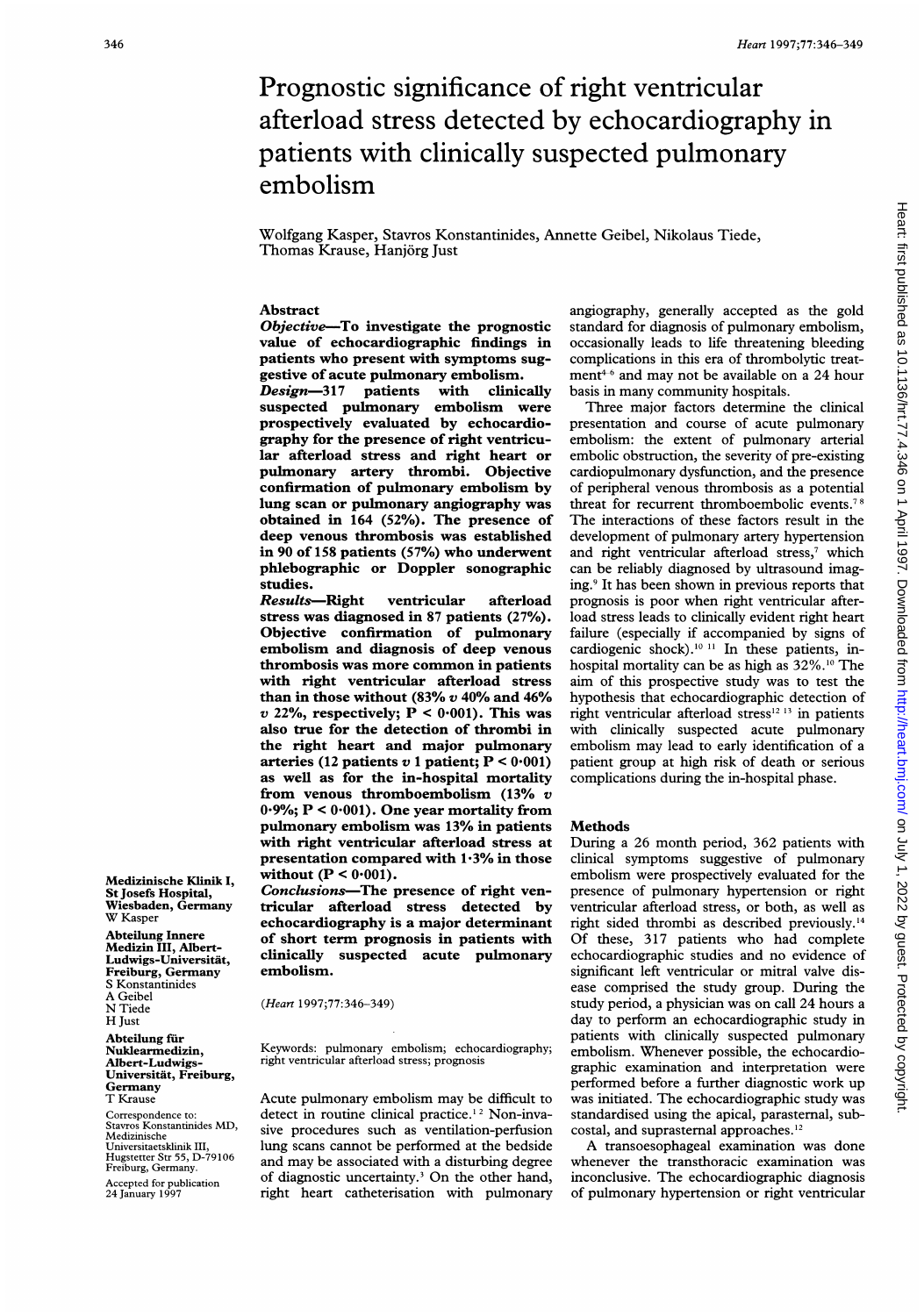afterload stress was made independently of other non-invasive or invasive measurements at the patient's bedside, when either the A criterion or two of the B criteria below were fulfilled.

" $A$ " criterion---Dilatation of the right ventricular cavity (right ventricle appearing larger than the left ventricle) from the apical, subcostal, or transoesophageal four chamber view, or a right ventricular end diastolic diameter greater than <sup>30</sup> mm from the left precordial view at the level of the mitral valve apparatus.

"B" criteria- $(1)$  tricuspid regurgitation jet velocity over 2-8 m/s as assessed by Doppler echocardiography or (2) over 2-5 m/s in the absence of inspiratory collapse of the inferior vena cava; (3) dilatation of the right pulmonary artery (> 12 mm/m2 body surface area) on the suprasternal echocardiogram<sup>12</sup>; (4) right ventricular wall thickness over <sup>5</sup> mm; (5) loss of inspiratory collapse of the inferior vena cava.

The study patients were classified as suffering from chronic right ventricular afterload stress when either of the following findings was present: (1) right ventricular wall thickness > <sup>5</sup> mm; or (2) tricuspid regurgitant jet velocity  $> 3.7$  m/s.

In case of difficulties in the interpretation of the echocardiographic findings a consensus was reached with a second observer.

Right sided pressures and cardiac output were measured by use of a balloon tipped thermodilution Swan-Ganz catheter. Pulmonary angiography was performed following injection of 30 to 40 ml of Urografin with flow rates of 10 to 15 ml/s in each pulmonary artery using a balloon tipped side hole catheter (Berman).

Ventilation lung scans were performed with 99mTc/MAA aerosol inhalation followed by perfusion scan with intravenously injected <sup>99mT</sup>c-DTPA in the anterior, posterior, and lateral projections. A normal or near normal lung scan was regarded as exclusion of pulmonary embolism. A high probability lung scan was defined as ventilation-perfusion mismatch of at least one lobar defect or multiple segmental defects.<sup>15</sup> A search for deep venous thrombosis was performed either by phlebography or duplex sonography.

After hospital discharge the study patients were followed up to one year by direct telephone contact or by means of a questionnaire mailed to the patient's physician.

# STATISTICAL ANALYSIS

In the statistical description of the patients,

Table <sup>1</sup> Diagnostic work up for pulmonary embolism and deep venous thrombosis

|                 | Group A<br>$(n = 87)$ | Group B<br>$(n = 230)$ | P value |
|-----------------|-----------------------|------------------------|---------|
| Age, years (SD) | 63 (17)               | 55 (17)                | < 0.01  |
| range           | $(20 \text{ to } 91)$ | $(18 \text{ to } 93)$  |         |
| Sex(%):         |                       |                        |         |
| Male            | 51                    | 54                     | NS      |
| Female          | 49                    | 46                     |         |
| PE confirmed    | 72 (83%)              | 92 (40%)               | 0.001   |
| PE excluded     | 2(2.3%)               | 102 (44%)              | 0.001   |
| No PE work up   | 13 (15%)              | 36 (16%)               | NS      |
| DVT confirmed   | 40 (46%)              | 50 (22%)               | < 0.001 |
| DVT excluded    | 21 (24%)              | 47 (20%)               | NS      |
| No DVT work up  | 26 (30%)              | 133 (58%)              | < 0.001 |

PE, pulmonary embolism; DVT, deep venous thrombosis.

absolute and relative frequencies were calculated for discrete variables; means (SD) were determined for continuous variables. Differences between the characteristics of the two patient groups were tested for significance with Fisher's exact test for discrete variables, and with the Student's  $t$  test for independent means for continuous variables. All tests of significance were two tailed, with P values of less than 0.05 assumed to indicate statistical significance.

# Results

# DIAGNOSTIC WORK UP

All patients  $(n = 317)$  were studied echocardiographically. Transoesophageal echocardiography was required in 19 patients (6%) in whom transthoracic imaging could neither exclude nor confirm the presence of right ventricular afterload stress. A ventilation-perfusion lung scan was performed in 235 patients (74%) and pulmonary angiography in 67 (21%). Right heart pressures were obtained invasively in 58 patients (18%). A search for deep venous thrombosis was performed in 158 patients (50%), either using the Doppler technique  $(n = 53)$  or phlebography  $(n = 134)$ . In 49 patients there was no further diagnostic work up for pulmonary embolism after the initial echocardiographic study (table 1).

# PULMONARY EMBOLISM

Confirmation of pulmonary thromboembolism by imaging studies (pulmonary angiography or a high probability lung scan) was obtained in 164 patients (52%). In another 13 patients, the diagnosis of pulmonary embolism was related to an echocardiographic pattern of right ventricular afterload stress according to the above criteria, with confirnation of precapillary pulmonary hypertension on right heart catheterisation in nine of these patients. Clinical suspicion of pulmonary embolism was rejected in 104 patients (33%). Deep vein thrombosis was confirmed in 90 patients (28%) and excluded in 68 (22%; table 1).

# RIGHT VENTRICULAR AFTERLOAD STRESS

According to the predefined criteria, 87 patients (27%) presented with right ventricular afterload stress (group A), while 230 patients (73%) had a normal echocardiogram (group B; table 1). In group A, 51 patients had signs of acute right ventricular afterload stress; whereas chronic right ventricular afterload stress was present in the remaining 36 patients. Objective confirmation of pulmonary embolism was more likely to be obtained in the patients with right ventricular afterload stress than in those without (82%  $v$  40%) as was deep venous thrombosis (46% v 22%; P < 0-001). Right sided thrombi were also more commonly observed in patients with right ventricular afterload stress (12 patients  $v$  1 patient;  $P < 0.01$ ).

#### IN-HOSPITAL COURSE

Total mortality and mortality related to venous thromboembolism was higher in patients with right ventricular afterload stress than in those without (19%  $v$  5.7% and 13%  $v$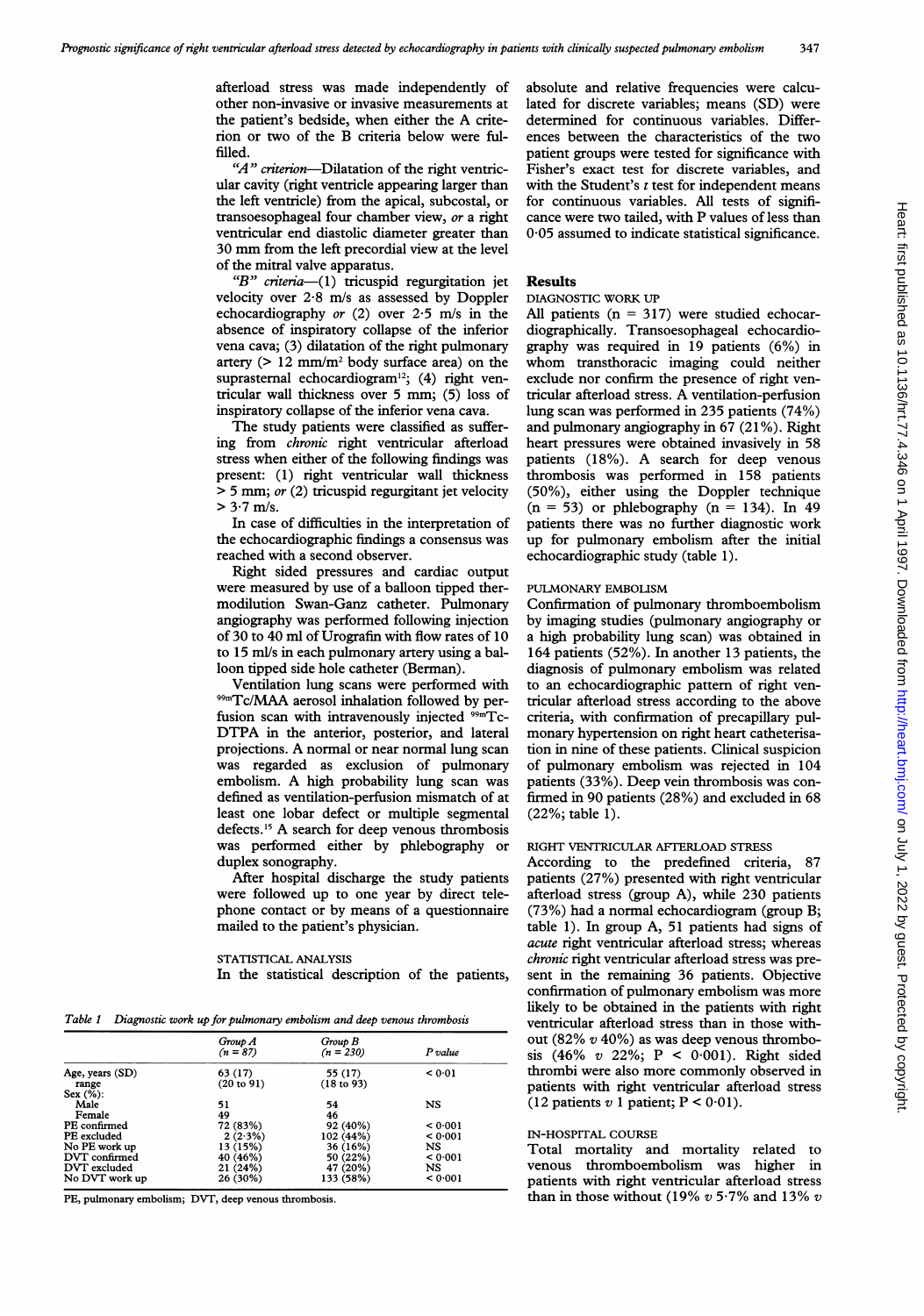Table 2 In-hospital course and one year follow up of patients with clinically suspected pulmonary embolism

|                               | Group A<br>$(n = 87)$ | Group~B<br>$(n = 230)$ | P value |
|-------------------------------|-----------------------|------------------------|---------|
| In-hospital events:           |                       |                        |         |
| Total mortality               | $16(18.4\%)$          | $13(5.7\%)$            | < 0.001 |
| Mortality due to PE           | 11 $(12.6%)$          | $2(0.9\%)$             | < 0.001 |
| Cardiopulmonary resuscitation | $16(18.4\%)$          | $5(2.1\%)$             | < 0.001 |
| Treatment during acute phase: |                       |                        |         |
| Thrombolytics                 | 37(42.5%)             | $12(5.2\%)$            | < 0.001 |
| Heparin anticoagulation       | 43 $(49.4\%)$         | 159 (69 $\cdot$ 1%)    | < 0.001 |
| Surgical embolectomy          | $5(5.8\%)$            | $\Omega$               | < 0.001 |
| Caval filter implantation     | $7(8.1\%)$            | $5(2.2\%)$             | 0.02    |
| Catecholamines                | $17(19.5\%)$          | $6(2.6\%)$             | 0.001   |
| No specific treatment         | 2(2.3%)               | 59 $(25.7%)$           | < 0.001 |
| One year mortality due to PE  | 11 $(12.6%)$          | $3(1.3\%)$             | < 0.001 |

PE, pulmonary embolism.

0.9%, respectively;  $P < 0.001$ ). Likewise, cardiopulmonary resuscitation was more often required in patients of group A.

Aggressive treatment such as thrombolysis, surgical embolectomy, implantation of a caval filter, or need for catecholamines was also more often required for patients in group A than for those in group B (table 2).

### ONE YEAR FOLLOW UP

During one year of follow up after hospital discharge, only one patient in group B died from consequences of venous thromboembolism (table 2).

## Discussion

NATURAL HISTORY OF VENOUS THROMBOEMBOLISM

A complete five year survey of necropsy data 30 years apart revealed that the incidence of venous thromboembolism as a cause or contributing factor of death in hospital inpatients is nearly unchanged.16 We still know little about the natural history of venous thromboembolism.'7 The risks and benefits of different treatment strategies are also unclear.<sup>3</sup> Some prospective trials of patients with clinically suspected pulmonary embolism included only haemodynamically stable patients who had to undergo a battery of diagnostic tests to confirm or exclude pulmonary embolism.<sup>15 18</sup> Other studies dealing with the management of deep vein thrombosis and pulmonary thromboembolism also excluded patients who had either an inadequate cardiopulmonary reserve<sup>8</sup> or the clinical presentation of a life threatening disease.'9 <sup>20</sup> Taken together, these studies suggest that stable patients with pulmonary embolism may have <sup>a</sup> benign clinical course, the rate of fatal thromboembolic events being as low as 1%.820

## MORTALITY AND RIGHT VENTRICULAR AFTERLOAD STRESS

In the present study we showed that, in patients with clinically suspected acute pulmonary embolism, in-hospital mortality and the rate of serious complications strongly correlated with the presence of right ventricular afterload stress detected by echocardiography. This association was even more pronounced when only death secondary to venous thromboembolism was considered. Patients who presented with *acute* right ventricular afterload stress did even worse: 12 of 51 patients died (23-5%), compared with four of 36 patients with chronic right ventricular afterload stress (11%). In addition, patients with echocardiographically detected right heart or pulmonary artery thrombi had an unfavourable in-hospital course, with death in six of 13 patients. The majority of the patients in the group with right ventricular afterload stress (32 of 37) received thrombolysis because of pulmonary embolism, as opposed to only one patient in group B.

On the other hand, patients without right ventricular afterload stress had a benign inhospital course, irrespective of whether pulmonary embolism was confirmed or excluded by further diagnostic work up. After hospital discharge, one year's clinical follow up revealed that only one patient in this group died of venous thromboembolism. Thus mortality from venous thromboembolism seems to be mainly determined by the acute haemodynamic consequences of pulmonary embolism.

# ECHOCARDIOGRAPHY FOR SUSPECTED PULMONARY EMBOLISM

The approach in this study for patients with clinically suspected pulmonary embolism was different from that of previous series, 819 placing primary emphasis on the haemodynamic results of a clinically suspected pulmonary thromboembolic event. It has already been shown that the haemodynamic effects of pulmonary emboli can reliably be detected by the use of echocardiography.<sup>9</sup> 13 <sup>21</sup> Furthermore, several other cardiovascular diseases which may be clinically confused with pulmonary embolism can be diagnosed or excluded by an echocardiographic examination. An additional advantage is the bedside availability of echocardiography, which makes it a safe procedure for critically ill patients or for those who cannot be easily transported.

Some limitations of echocardiography should be kept in mind, especially with respect to the diagnostic work up of patients with suspected pulmonary embolism. Some of the echocardiographic changes observed in patients with pulmonary embolism may also occur in other clinical situations such as right ventricular myocardial infarction,<sup>22,23</sup> sarcoidosis of the heart,<sup>24</sup> congenital heart disease,<sup>25</sup> or previous pulmonary disease.<sup>26</sup> Furthermore, in patients with significant left heart disease, echocardiographic and Doppler studies are unable to assess the haemodynamic consequences of pulmonary embolism because right ventricular afterload stress may be related primarily to the underlying cardiovascular disease (postcapillary pulmonary hypertension) and not to the consequences of venous thromboembolism.

## CONCLUSIONS

The following conclusions can be drawn from our study. (1) Patients with clinically suspected pulmonary embolism have a poor prognosis if they present with right ventricular afterload stress as assessed by echocardiography. (2) In the absence of right ventricular afterload stress these patients generally have a